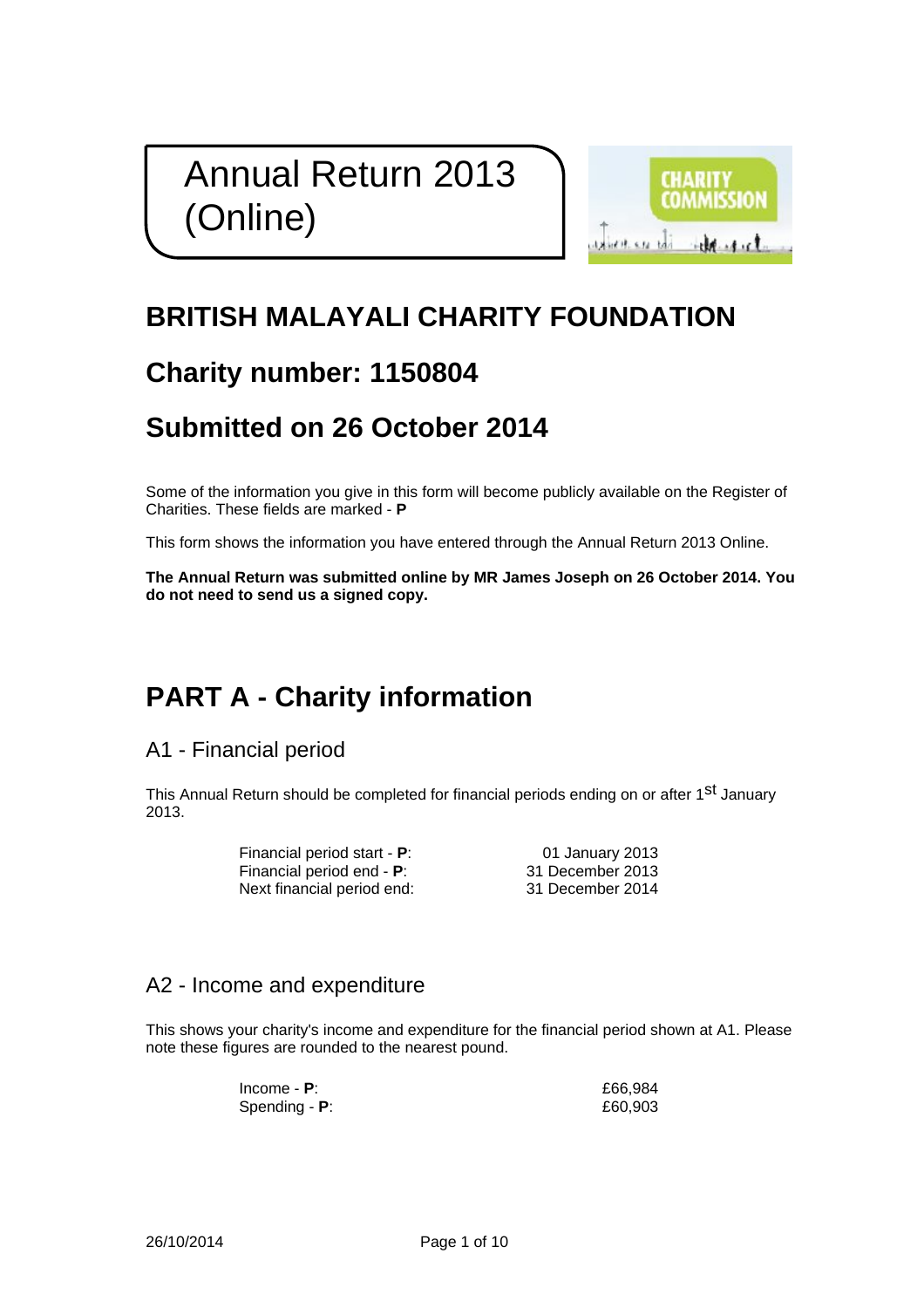### A3 - Charity contact

The contact details for your charity are printed below.

Your current contact is an: Organisation

Post code - **P**: Telephone - **P**: Mobile:

Organisation name - **P**:<br>Address - **P**:<br>BRITISH MALAYALI CHARITY FOUNDATION **9 MEYRICK ROAD** WELLINGTON **TELFORD** SHROPSHIRE TF1 3EN 07961805375 07830524904

### A4 - Email for Charity Commission use

This is an address that will only be used by the Commission for contacting the charity, for example when issuing a password for our online services or for mailing reminders.

Your current private email address: charity@britishmalayali.co.uk

### A5 - Email for public display

This is a public address that will be displayed on the Register of Charities.

Your current public email address - **P**: charity@britishmalayali.co.uk

### A6 - Charity website

If the charity has its own website and we hold the address, a hyperlink will be available for the public to access the site from the charity's entry on the Register of Charities.

Your current charity website - **P**: No website address provided.

### A7 - Corporate trustee

Your charity has no corporate trustees.

### A8/A9 - Current and new individual trustees

Printed below is the list of current trustees who are individuals that we hold for your charity.

Please note, the addresses given should be the trustees' home address rather than a work or the charity address. Please ensure that we have a complete set of details for each trustee. Trustees without a complete set of details may not be recorded on our Register of Charities.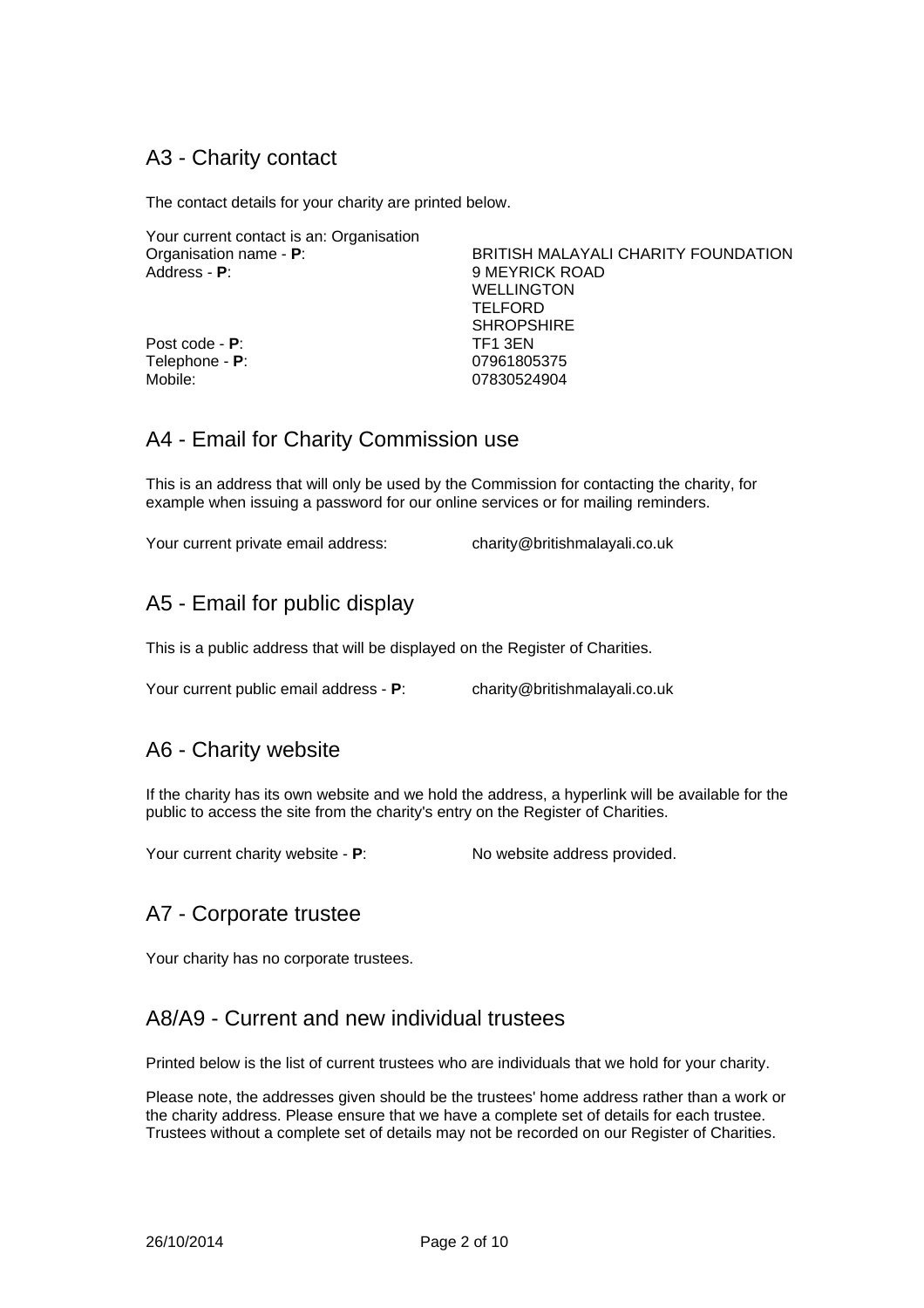We only publish trustee names on the Register. Other personal details are not made publicly available.

The Commission may email trustees who have given us a personal email address with important updates about trusteeship from time to time. Your charity has told us that their trustees **wish to receive these updates**.

#### **Trustee 1**

Title: Personal names: Family name: Suffix: Display name - **P**: Chair of the charity - **P**:

MR AJIMON M EDAKKARA

MR

AJIMON EDAKKARA NO

#### **Trustee 2**

Title: Personal names: Family name: Suffix: Display name - **P**: Chair of the charity - **P**:

#### **Trustee 3**

Title: Personal names: Family name: Suffix: Display name - **P**: Chair of the charity - **P**:

#### **Trustee 4**

Title: Personal names: Family name: Suffix: Display name - **P**: Chair of the charity - **P**:

#### **Trustee 5**

Title: Personal names: Family name: Suffix: Display name - **P**: Chair of the charity - **P**:

AUGUSTINE MUNDUPILACKAL Joint Secretary TOMICHEN KOZHUVANAL NO

MR FRANCIS ANTONY Chairman FRANCIS ANTONY NO

MR JAMES **JOSEPH Treasurer** JAMES JOSEPH NO

MR **KOSHY** JOHN

#### SAM THIRUVATHILIL NO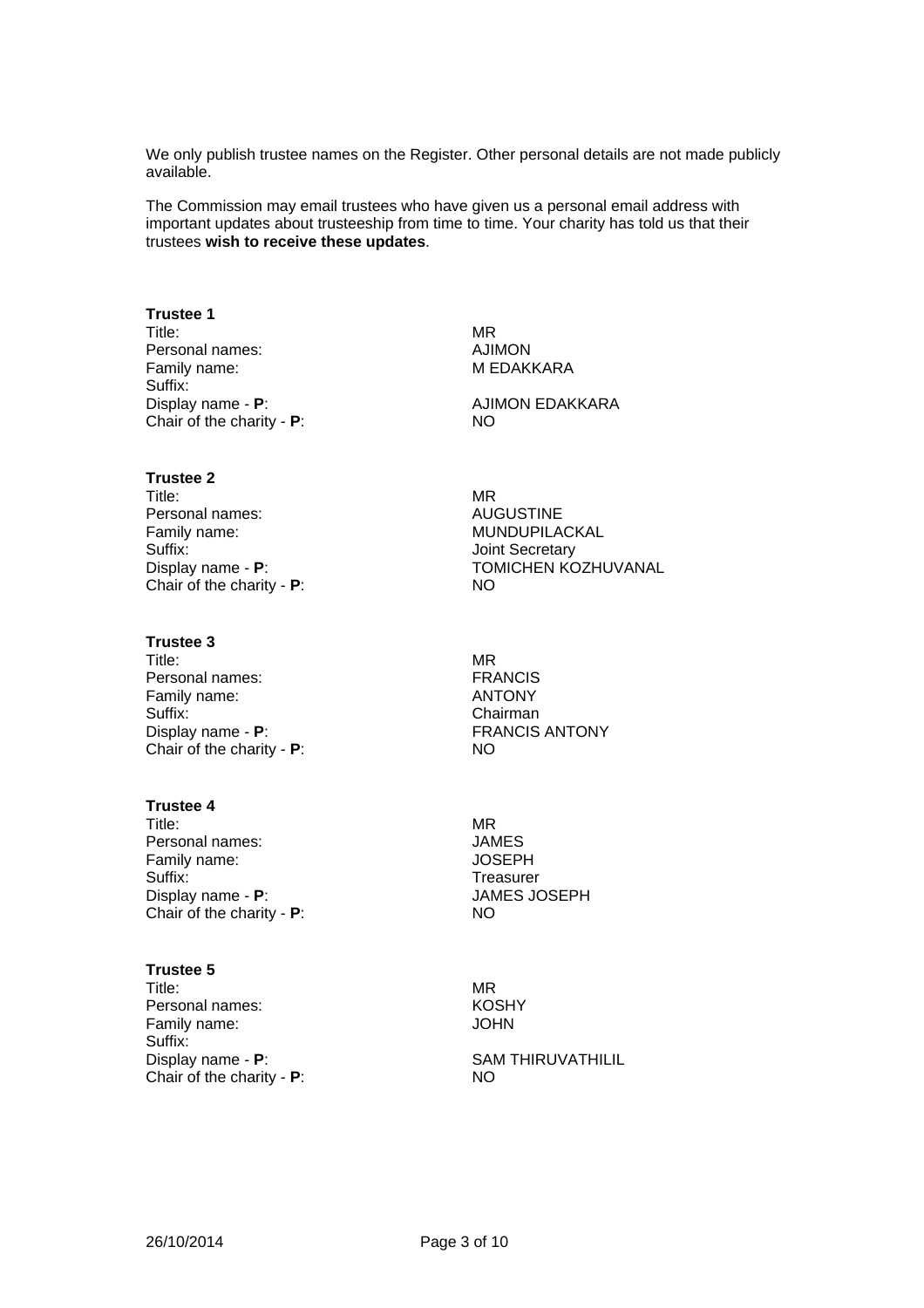#### **Trustee 6**

Title: Personal names: Family name: Suffix: Display name - **P**: Chair of the charity - **P**:

#### **Trustee 7**

Title: Personal names: Family name: Suffix: Display name - **P**: Chair of the charity - **P**:

#### **Trustee 8**

Title: Personal names: Family name: Suffix: Display name - **P**: Chair of the charity - **P**:

#### **Trustee 9**

Title: Personal names: Family name: Suffix: Display name - **P**: Chair of the charity - **P**:

#### **Trustee 10**

Title: Personal names: Family name: Suffix: Display name - **P**: Chair of the charity - **P**:

#### **Trustee 11**

Title: Personal names: Family name: Suffix: Display name - **P**: Chair of the charity - **P**: MR SABU **SEBASTIAN Secretary** SABU CHUNDAKATTIL NO

MR SHAIJUMON RAJAPPAN

KR SHAIJUMON NO

MR SHAJAN SKARIAH

SHAJAN SCARIA NO

MR SHAJIMON DAMODARAN KULATHUMKAL Vice Chairman KD SHAJIMON NO

MR SONI K CHACKO

SONI CHACKO NO

MR Shaji Lukose

MR Shaji Lukose NO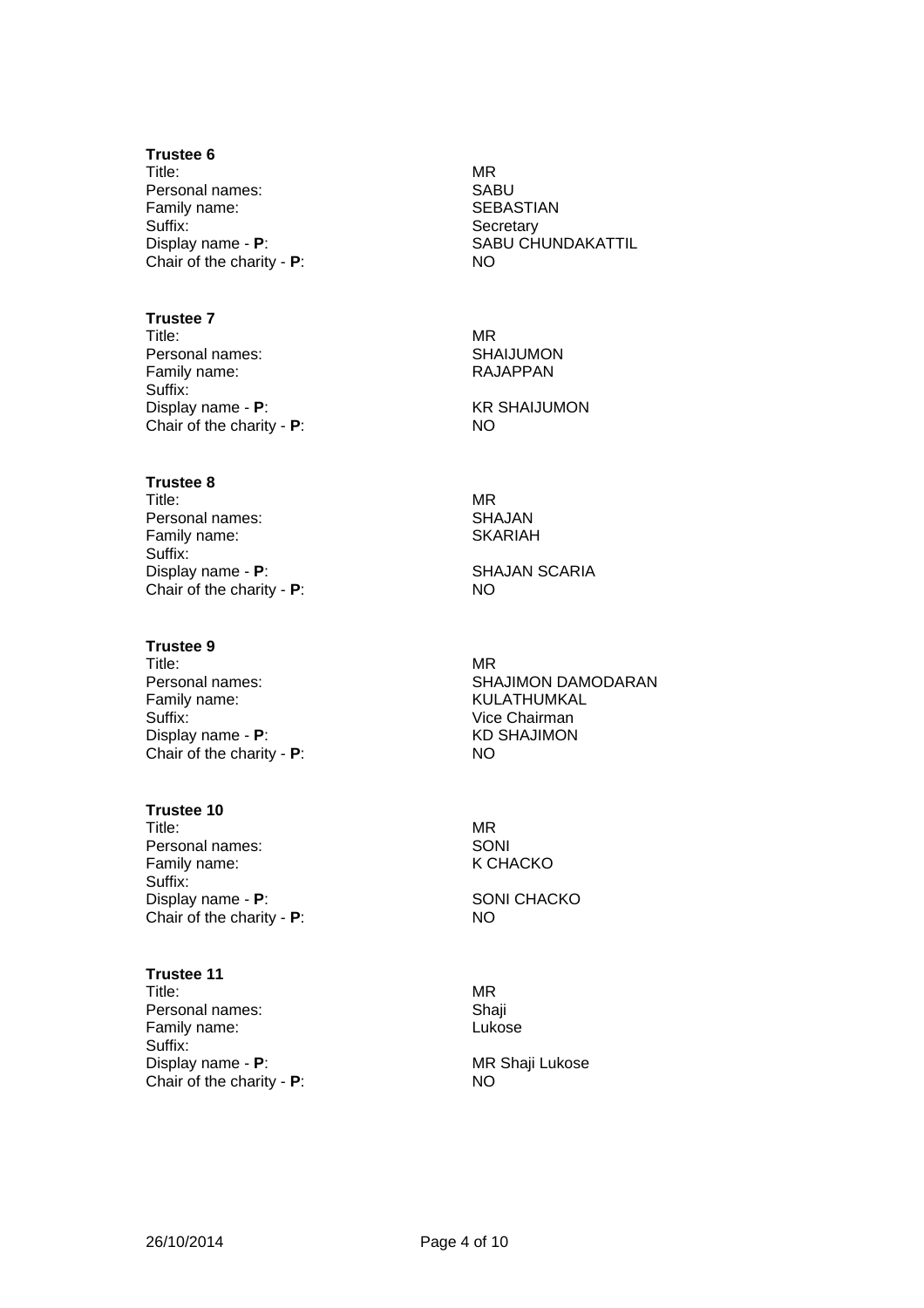| Trustee 12<br>Title:<br>Personal names:                      | MR<br>Manoj<br>Mathew<br><b>MR Manoj Mathew</b><br>NO. |  |
|--------------------------------------------------------------|--------------------------------------------------------|--|
| Family name:                                                 |                                                        |  |
| Suffix:<br>Display name - P:<br>Chair of the charity - $P$ : |                                                        |  |
| Trustee 13<br>Title:                                         | <b>MRS</b>                                             |  |
| Personal names:<br>Family name:                              | Jolly<br>George                                        |  |
| Suffix:<br>Display name - <b>P</b> :                         | <b>MRS Jolly George</b>                                |  |

### A10 - Linked charities

Chair of the charity - **P**:

There are no active linked (subsidiary or constituent) charities associated with this charity.

NO

### A11 - Area of operation in England and Wales

Your charity has not specified any areas of operation in England or Wales.

### A12 - Area of operation outside England and Wales

Shown below are the areas outside England and Wales that we currently hold for your charity, and income spent in each - **P**.

| Country                  | Amount spent<br>(£ |
|--------------------------|--------------------|
| <b>INDIA</b>             | 47,095             |
| <b>INORTHERN IRELAND</b> | Not Required       |
| SCOTLAND                 | Not Required       |

Total spent outside England and Wales: £47,095

### A13 - Charity classification

Printed below are the details we currently hold for your charity.

**WHAT** your charity sets out to do - **P**:

GENERAL CHARITABLE PURPOSES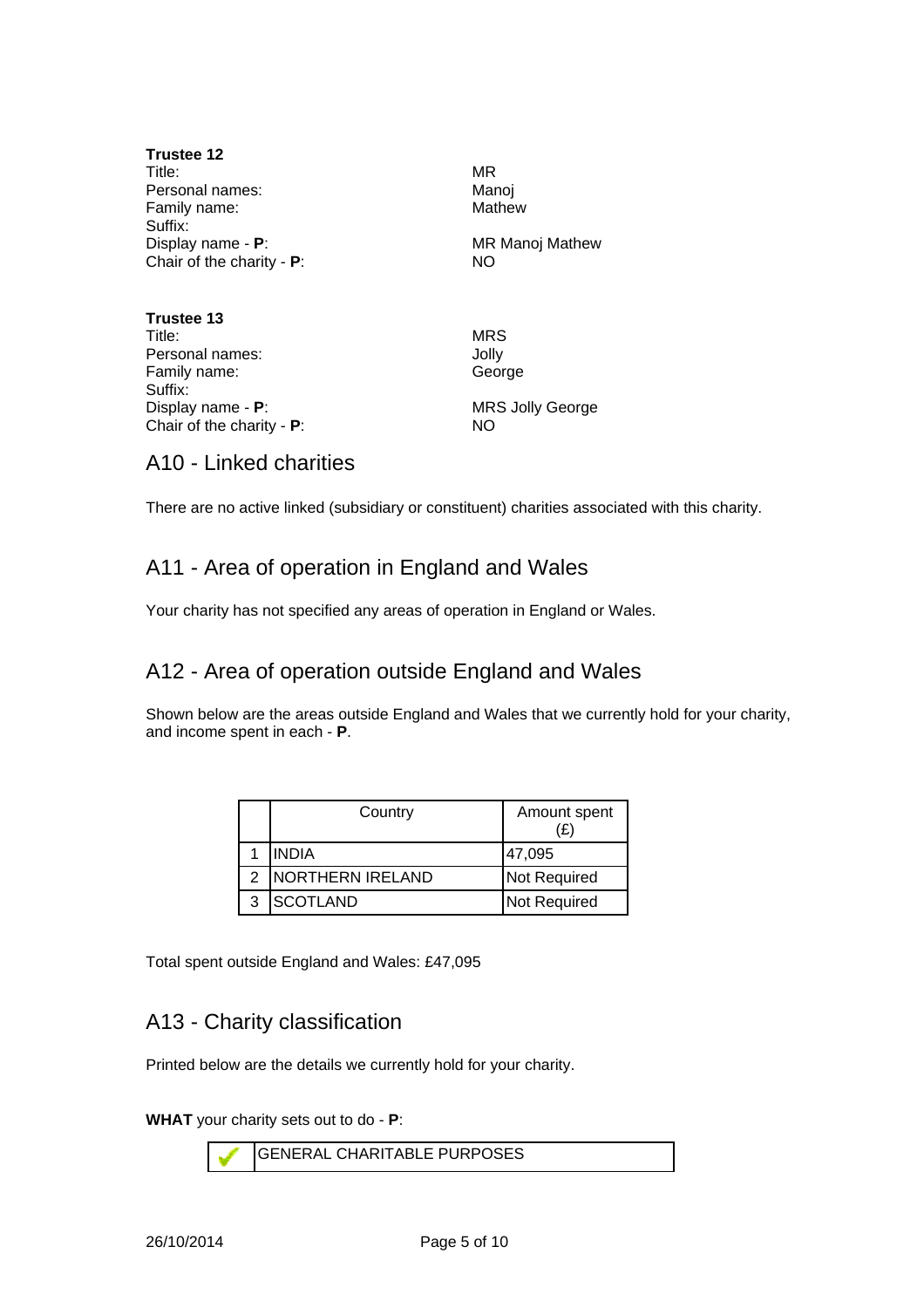| EDUCATION/TRAINING                                                |
|-------------------------------------------------------------------|
| THE ADVANCEMENT OF HEALTH OR SAVING OF LIVES                      |
| DISABILITY                                                        |
| THE PREVENTION OR RELIEF OF POVERTY                               |
| OVERSEAS AID/FAMINE RELIEF                                        |
| ACCOMMODATION/HOUSING                                             |
| RELIGIOUS ACTIVITIES                                              |
| ARTS/CULTURE/HERITAGE/SCIENCE                                     |
| <b>AMATEUR SPORT</b>                                              |
| ANIMALS                                                           |
| ENVIRONMENT/CONSERVATION/HERITAGE                                 |
| ECONOMIC/COMMUNITY<br>DEVELOPMENT/EMPLOYMENT                      |
| ARMED FORCES/EMERGENCY SERVICE EFFICIENCY                         |
| HUMAN RIGHTS/RELIGIOUS OR RACIAL<br>HARMONY/EQUALITY OR DIVERSITY |
| <b>RECREATION</b>                                                 |
| OTHER CHARITABLE PURPOSES                                         |
|                                                                   |

**WHO** your charity helps - **P**:

| CHILDREN/YOUNG PEOPLE                          |
|------------------------------------------------|
| ELDERLY/OLD PEOPLE                             |
| PEOPLE WITH DISABILITIES                       |
| PEOPLE OF A PARTICULAR ETHNIC OR RACIAL ORIGIN |
| OTHER CHARITIES OR VOLUNTARY BODIES            |
| OTHER DEFINED GROUPS                           |
| THE GENERAL PUBLIC/MANKIND                     |

**HOW** your charity operates - **P**:

| <b>MAKES GRANTS TO INDIVIDUALS</b>       |
|------------------------------------------|
| <b>MAKES GRANTS TO ORGANISATIONS</b>     |
| PROVIDES OTHER FINANCE                   |
| <b>PROVIDES HUMAN RESOURCES</b>          |
| PROVIDES BUILDINGS/FACILITIES/OPEN SPACE |
| <b>PROVIDES SERVICES</b>                 |
| PROVIDES ADVOCACY/ADVICE/INFORMATION     |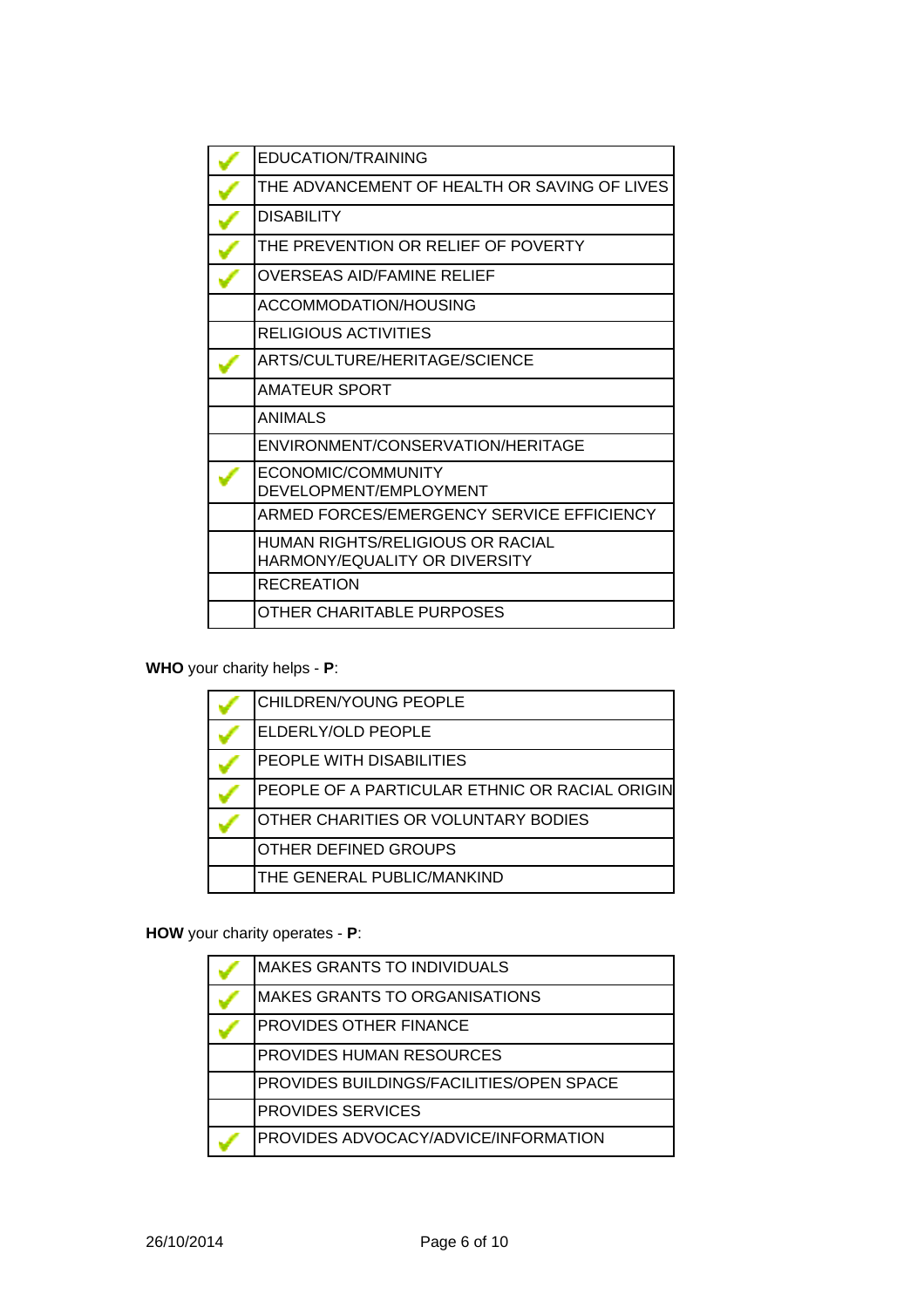| SPONSORS OR UNDERTAKES RESEARCH              |
|----------------------------------------------|
| <b>IACTS AS AN UMBRELLA OR RESOURCE BODY</b> |
| IOTHER CHARITABLE ACTIVITIES                 |

### A14 - Charity activities

Your charity has given us the following brief description of its current activities - **P**.

BMCF works for the well being of Malayali community all over the world, especially in the United Kingdom and in India. It is set up and guided by the leading Malayalam News Portal, www.britishmalayali.co.uk, as part of its social commitment; and managed by 15 trustees. BMCF takes up atleast one case each every month and appealed through britishmalayali.co.uk

### A15 - UK volunteers

Your charity has told us that it had 0 UK volunteers during the financial period.

### A16 - Company number

No company number is held for your charity.

### A17 - Charity's main bank/building society account

Below are the current details we hold about your main bank or building society account. Account details are not available to the public. For security purposes we have not printed the full account number.

| Bank name:      | <b>HSBC BANK PLC</b>                       |
|-----------------|--------------------------------------------|
| Sort code:      | 40-47-08                                   |
| Account number: | ****4320                                   |
| Account name:   | <b>British Malayali Charity Foundation</b> |
|                 |                                            |

### A18 - Gift Aid

Charity did not claim any Gift Aid in the financial period.

### A19 - Land and buildings

Your charity does not own or use land or buildings.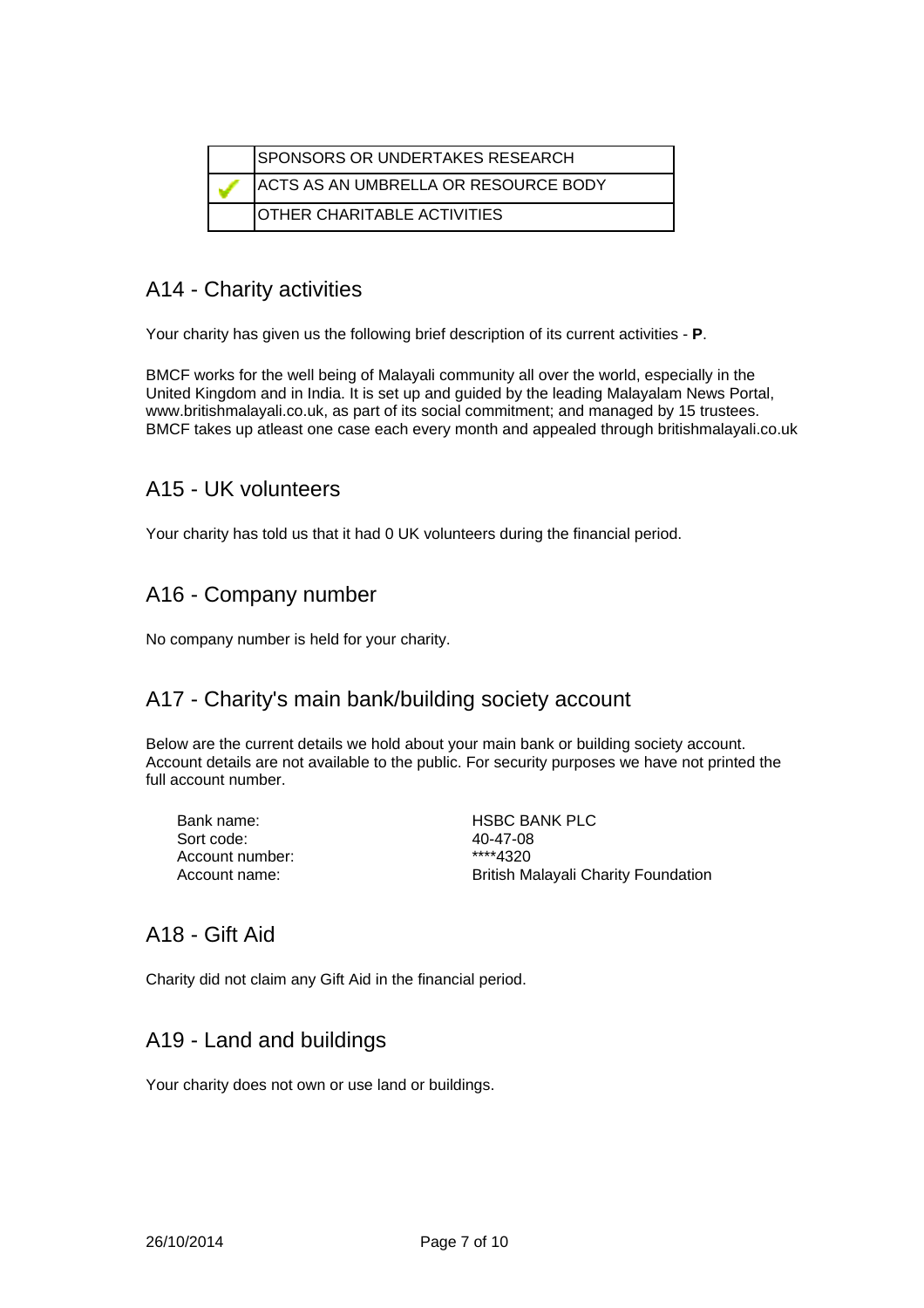### REPORTING SERIOUS INCIDENTS

As soon as possible, you should report to the Commission any incidents that cause a significant loss of funds or pose serious risks to a charity's beneficiaries, resources or reputation.

If any serious incident, including any of those listed below, have occurred since your last return, you should notify us immediately if you have not already done so.

Please read the Guidance Notes first to help you decide how to respond. Then either email rsi@charitycommission.gsi.gov.uk or call 0845 3000 218 to inform us.

#### **SERIOUS INCIDENTS**

- Fraud, theft or significant loss of funds or other property.
- Significant sums of money or other property donated to the charity from an unknown or unverified source.
- The charity (including any individual staff, trustees or volunteers) has any known or alleged link to a proscribed(banned) organisation or to terrorist or other unlawful activity.
- b A person disqualified from acting as a trustee has been or is currently acting as a trustee of the charity.
- The charity does not have a policy for safeguarding its vulnerable beneficiaries (e.g. children and young people, people with disabilities and the elderly/old people).
- The charity has no vetting procedure to ensure that a trustee or member of staff is eligible to act in the position he or she is being appointed to.
- **•** Suspicions, allegations or incidents of abuse or mistreatment of beneficiaries.
- The charity has been subject to a criminal investigation, or an investigation by another regulator or agency; or sanctions have been imposed or concerns raised by another regulator or agency (e.g. the Health and Safety Executive, Ofsted).

When you report a serious incident we will generally ask you for further details. You may not have all of these but please be prepared to provide as much relevant information as possible about the incident. We are concerned about criminal or unlawful activity, or very serious incidents about a charity that may pose a risk to its funds, property, beneficiaries or reputation.

#### **LEGAL OBLIGATION**

As part of the charity's Annual Return, trustees must confirm that there are no serious incidents or other matters which they should have brought to the attention of the Commission and have not done so already. Failure to do so will be regarded as a breach of legal requirements.

### Data protection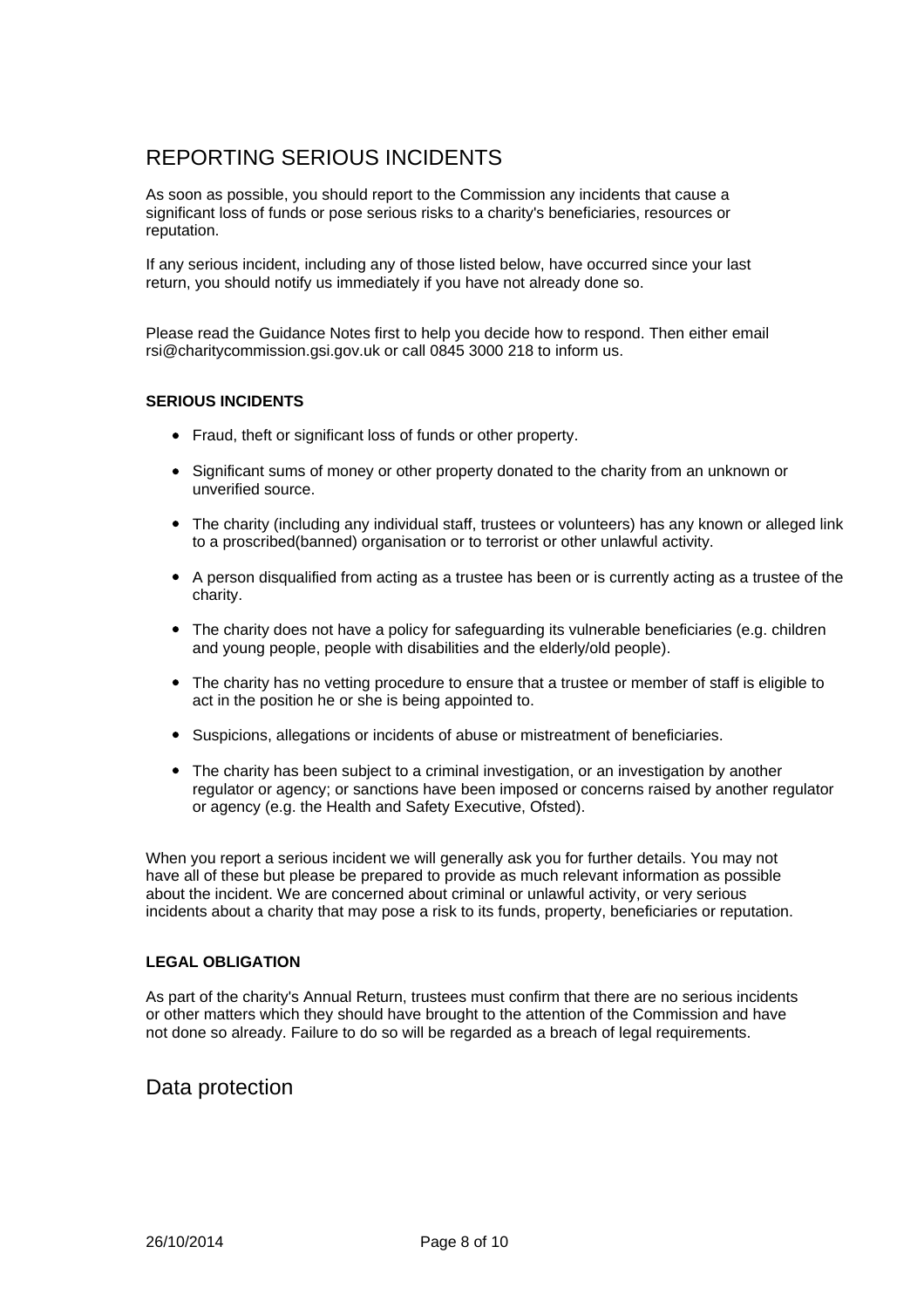Any information you give us will be held securely and in accordance with the rules on data protection. We will treat personal details as private and confidential and safeguard them. We will not disclose them to anyone unconnected with the Charity Commission unless you have consented to its release, or in the circumstances that are set out in the Guidance Notes

### ADVICE FOR THE TRUSTEES AND MANAGERS OF BRITISH MALAYALI CHARITY FOUNDATION

The following guidance may be useful for your trustees. To view these publications, please visit our website at www.charitycommission.gov.uk/publications.

### **Trusteeship**

#### CC30 Finding New Trustees

A 'start to finish' guide to help charities to [recruit new trustees effectively and increase](http://www.charitycommission.gov.uk/detailed-guidance/trustees-staff-and-volunteers/finding-new-trustees-cc30/) the range of skills and experience on their board. **Also includes useful information on vetting trustees and the Criminal Records Bureau which may be useful to existing trustees.**

#### CC3 The Essential Trustee

[This publication replaces the previous CC3,](http://www.charitycommission.gov.uk/detailed-guidance/trustees-staff-and-volunteers/the-essential-trustee-what-you-need-to-know-cc3/) Responsibilities of Trustees, provides guidance to all trustees, and those who are about to become trustees, on what is involved in being a charity trustee.

### Working with Children and Vulnerable Adults

#### Web Guidance - Safeguarding Children

Children are an especially vulnerable group and the Charity Commission is particularly [concerned to stress the importance of proper](http://www.charitycommission.gov.uk/trustees-staff-and-volunteers/staff-and-volunteers/protecting-children-and-vulnerable-adults/) safeguards within charities for the protection of children.

### **Accountancy**

#### CC15b - Charity Reporting and Accounting: The essentials

[This guidance applies to both company and](http://www.charitycommission.gov.uk/detailed-guidance/money-and-accounts/charity-reporting-and-accounting-the-essentials-2009-cc15b/) non-company charities for financial years ending on or after 1 April 2009 and reflects the latest financial thresholds.

#### [CC16 Receipts & Payments Accounts Pack](http://www.charitycommission.gov.uk/detailed-guidance/money-and-accounts/receipts-and-payments-accounts-pack-cc16/)

This pack is intended for non-company charities with a gross annual income under £100,000, and who choose to prepare their accounts on the simpler receipts and payments basis.

#### Reserves

#### RS13 Tell It Like It Is

[Charities are urged to remove the mystique](http://www.charitycommission.gov.uk/media/95265/rs13text.pdf) surrounding their reserves.

### Operating Overseas

#### Charities Working Internationally

[Legal requirements and recommended good](http://www.charitycommission.gov.uk/running-a-charity/your-charitys-work/working-internationally/) practice for charities whose work is either wholly or partly international or overseas based.

### Fundraising

#### **CC20 Fundraising**

[This booklet explains charity fund-raising law](http://www.charitycommission.gov.uk/detailed-guidance/fundraising/charities-and-fundraising-cc20/) and gives general advice.

### **Declaration**

Your Annual Return was submitted online by MR James Joseph on 26 October 2014 .